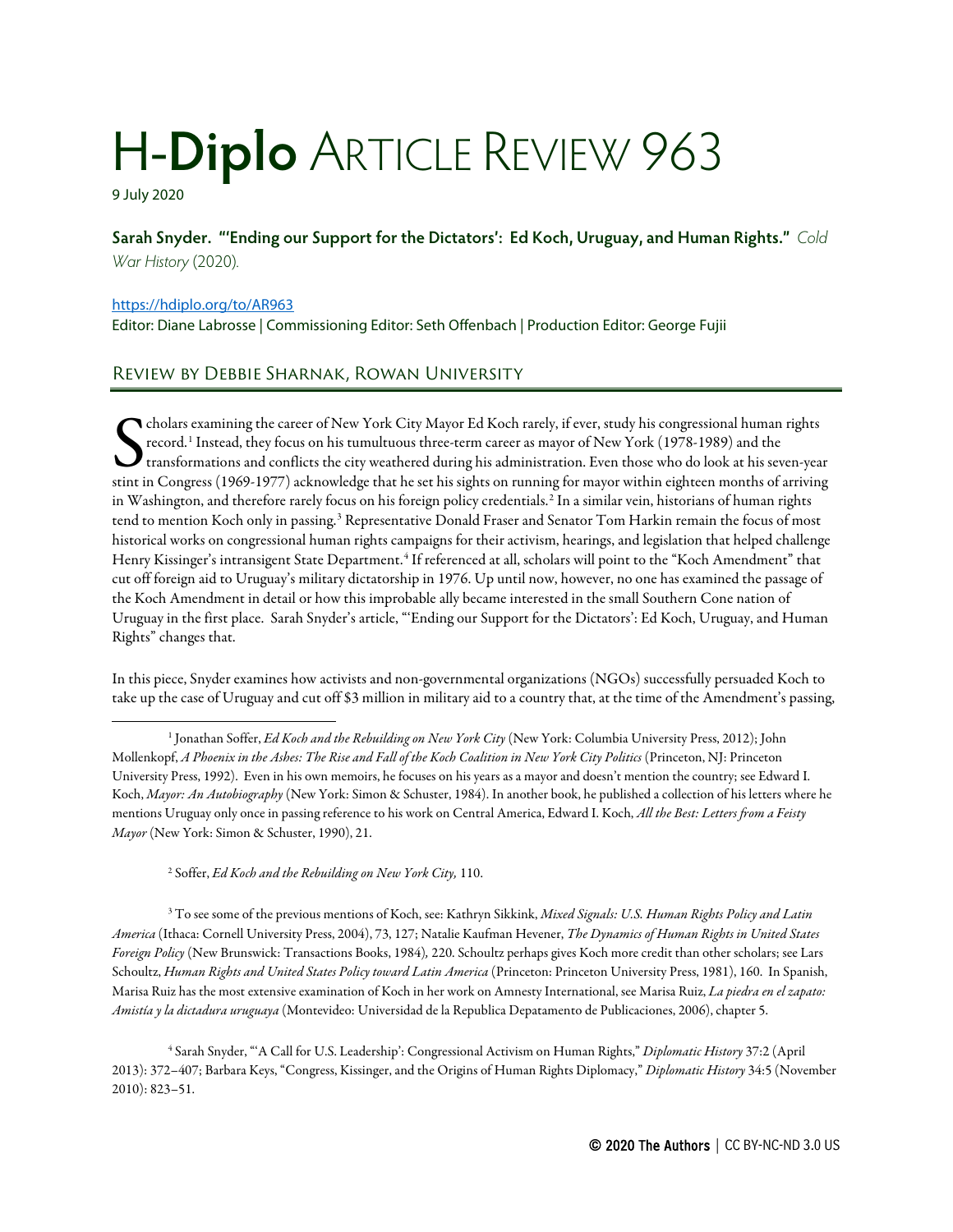boasted the highest rate of political imprisonment in the world. Further, Snyder traces how once Koch became involved in the issue, he navigated the legislative process to get the amendment passed despite pushback from a local embassy and an intransigent State Department that remained supportive of the anti-Communist Uruguayan dictatorship. Snyder's research on the Koch Amendment's passage draws from an impressive use of archives that range from the diplomatic archives in Uruguay, various congressional papers, NGO records, and most notably, Koch's still fully unprocessed municipal papers.

Snyder makes two important historiographical interventions in this article. First, she adds to a growing body of work that focuses on congressional actors that pushed a human rights agenda far before Jimmy Carter ascended to the presidency, inserting Koch into the list of congressional representatives who participated in these efforts.<sup>[5](#page-1-0)</sup> Snyder argues that personal connections and NGOs, particularly Amnesty International, successfully lobbied Koch to bring the case of Uruguay to the floor of Congress.<sup>[6](#page-1-1)</sup> Although the State Department and U.S. Ambassador to Uruguay Ernest Siracusa were particularly insistent about continuing U.S. aid to their anti-Communist ally and attempted to downplay the human rights concerns, Koch came to congressional hearings armed with information and reporting from Amnesty International and the Washington Office on Latin America. As such, utilizing information from these human rights organizations, Koch and his allies in Congress were able to bring the horrors of Uruguayan dictatorship to view and spur congressional action.

Her second intervention looks beyond the initial vote in the House, as Snyder lays out how Koch succeeded in getting the amendment passed through reconciliation in the Senate and avoid a veto. Snyder catalogues Koch's reaching out to a mailing list of thousands of people, whom he encouraged to write in support of the amendment to Senator Daniel Inouye, the chair of the reconciliation efforts. Koch also marshalled organizations such as the United Auto Workers and the U.S. Catholic Conference to lobby and back his efforts. Lastly, Koch wrote to editors at papers such as the *Washington Star*and the *New York Times* and encouraged them to publish in support of the amendment (15). By retracing this process, Snyder offers an important window into how the latter stages of the legislative process can be influenced by public pressure. She spotlights how, even though it was the NGOs that brought the case of Uruguay to Koch's attention, he ultimately made a concerted and sustained effort to seeing the amendment pass. Both Koch and the NGOs were essential actors in cutting off the aid to the Uruguayan military in 1976.

Some contemporaries and scholars of Koch downplay his role in cutting off aid in Uruguay as merely political and focus on Koch's passing interest. For example, Ambassador Siracusa, Koch's adversary throughout the whole campaign, claimed that Koch was only "riding the tide of human rights activities for his own political purposes and not much more."<sup>[7](#page-1-2)</sup> Historian Barbara Keys also highlights an interview she conducted in 2012 with an Amnesty International staffer, Joshua Rubenstein, where he argued that Koch "would not have known Uruguay from the moon" without Amnesty's information.<sup>[8](#page-1-3)</sup>

Page | 2

<span id="page-1-0"></span><sup>5</sup> . Sarah B. Snyder, *From Selma to Moscow: How Human Rights Activists Transformed U.S. Foreign Policy* (Columbia University Press, 2018); William Michael Schmidli, *The Fate of Freedom Elsewhere: Human Rights and U.S. Cold War Policy toward Argentina*  (Ithaca: Cornell University Press, 2013), chapter 3; David Forsythe, *Human Rights and US Foreign Policy: Congress Reconsidered*  (Gainesville: University of Florida Press, 1988). Examining congressional actors' role in U.S. foreign policy is also being expanded to the 1980s; see Rasmus Sinding Søndergaard, *Reagan, Congress, and Human Rights: Contesting Morality in US Foreign Policy* (New York: Cambridge University Press, 2020).

<span id="page-1-1"></span><sup>6</sup> Snyder makes a global case for the importance of this historiographical turn in her book, *From Selma to Moscow.* Uruguay is not a case study in the monograph, but this article adds another case study to that broader argument.

 $^7$  Ernest Siracusa Oral History Interview, June 1989, Association for Diplomatic Studies and Training.

<span id="page-1-3"></span><span id="page-1-2"></span><sup>8</sup> Barbara J. Keys, *Reclaiming American Virtue: The Human Rights Revolution of the 1970s* (Cambridge: Harvard University Press, 2014), 209. Lars Schoultz makes a similar point about Amnesty International's influence in Lars Schoultz, *Human Rights and United States Policy toward Latin America* (Princeton: Princeton University Press, 1981), 84.